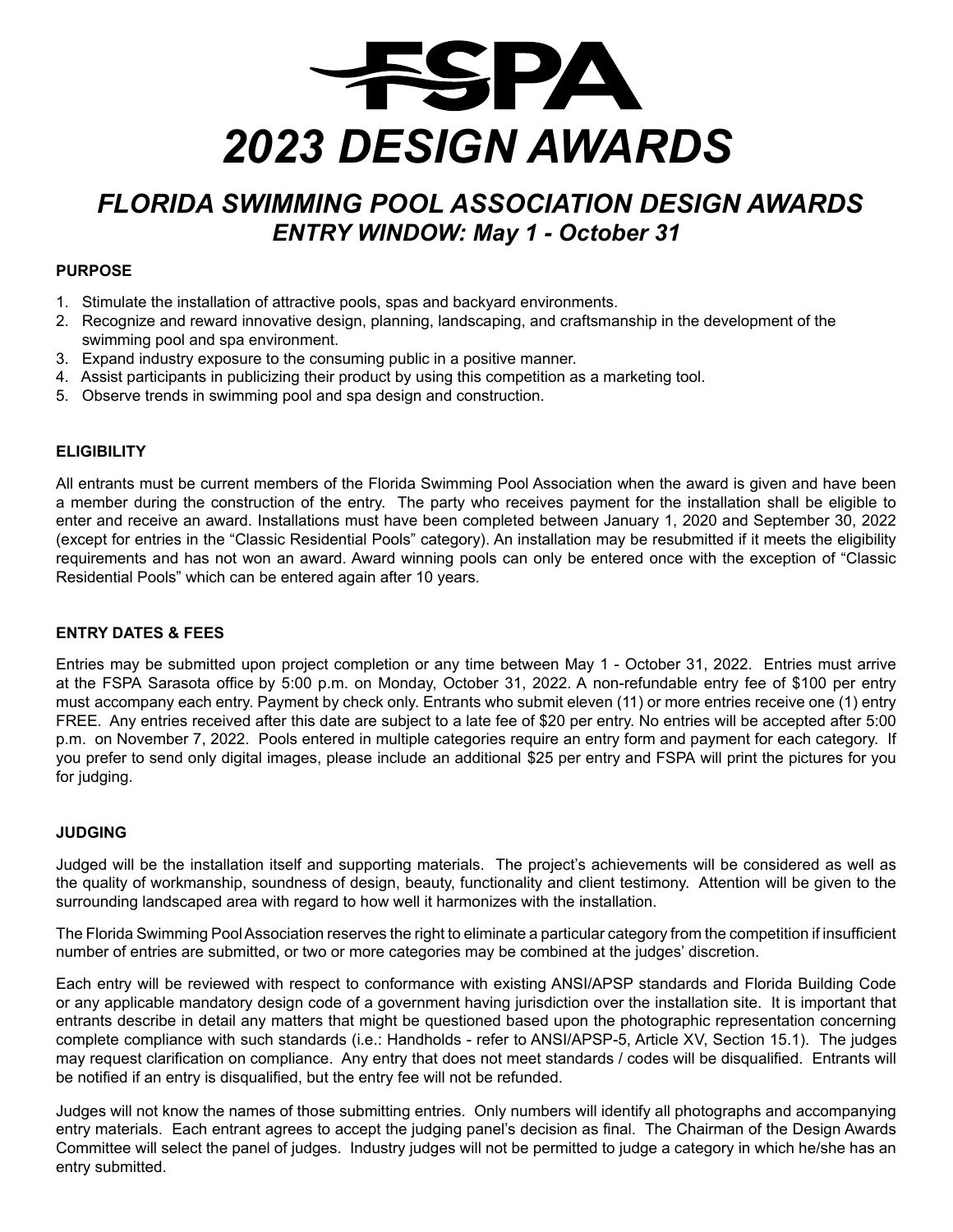### **AWARDS**

Awards of "Gold", "Silver", "Bronze" and "Award of Merit" may be granted in each category. Judges do not have to recognize any entries in a category if they deem that no entries merit an award. An overall "Best of Show" award may also be granted, as well as special awards for exceptional achievement (i.e. Technical Achievement). Each winner will receive a plaque with a color print of the winning entry and the winner's name and the award. You may order additional award plaques for \$75 each. Awards become the property of the winners. A logo will be available to winners to use on letterhead, cards, etc.

Winners will be notified by mail no later than December 31, 2022. Awards will be presented at the opening reception and awards presentation at the Everything Under the Sun<sup>sm</sup> Expo in Orlando, Florida on Thursday, February 23, 2023. All entrants should plan to have representatives on hand to accept awards personally. Should you not be available to attend, your award(s) will be shipped for a pre-paid fee of \$15 each.

### **ENTRY REQUIREMENTS: (incomplete entries will be disqualified)**

- $\Box$  Completed entry form. All questions must be answered or an explanation should be included for non-applicable items. Attach additional pages as necessary. Separate entry forms must be submitted with each entry. Any reproduction of the entry form that is completely legible is acceptable.
- □ Video:
	- $\Box$  Video footage should be shot in landscape mode and be 1 1/2 to 2 1/2 minutes long.
	- $\Box$  HD quality video. Include on CD-ROM or USB drive with photos and company logo.
	- $\Box$  Show the entire project and highlight any special features. Video shouldn't indicate your company's identity in any way.
- $\square$  Photographs:
	- $\Box$  Minimum of two different views (more than two views is preferred).
	- $\Box$  Photos may not be altered, filtered, enhanced or edited in any way.
	- $\Box$  Send color prints, unmounted. Must be at least 8"x10" HORIZONTAL view prints. If you would like FSPA to print these for you from the digital images provided, please include \$25 per entry.
	- $\Box$  Electronic photos are also required on a CD-ROM or USB drive at minimum of 300 dpi, .jpg or .tiff format.
	- $\Box$  Photos of safety equipment, including handholds and barrier methods (can be 4x6 prints).

\*There should be NO people, logos or names in the photographs.

- $\Box$  Plan / Site Drawing of pool Drawing submitted should be on paper no larger than 11" x 17" and may be folded. Please note any field changes and indicate depth of finished pool.
- $\Box$  100 200 word summary of the project, design goals and achievements. Include information about technical achievements, terrain challenges or special features of the project. (Not everything can be seen in a photo, please describe the project briefly but thoroughly.)
- $\Box$  An official company logo. Electronic version should be included on CD-ROM or USB drive.
- □ *Optional:* Letter of support from the client testifying to the quality and functionality of the finished product.

Photographs and video must not be identified. No name or address may appear on the front or back, including that of the photographer. If photo credit is required please include the information on a separate page.

All entries and accompanying photographs / electronic files / slides become the property of Florida Swimming Pool Association and will not be returned. The Florida Swimming Pool Association reserves the right to use any of the submitted material in its own publications, other publications and for promotional and display purposes.

The Florida Swimming Pool Association can be contacted at 941-952-9293 with any questions or to confirm receipt of entries.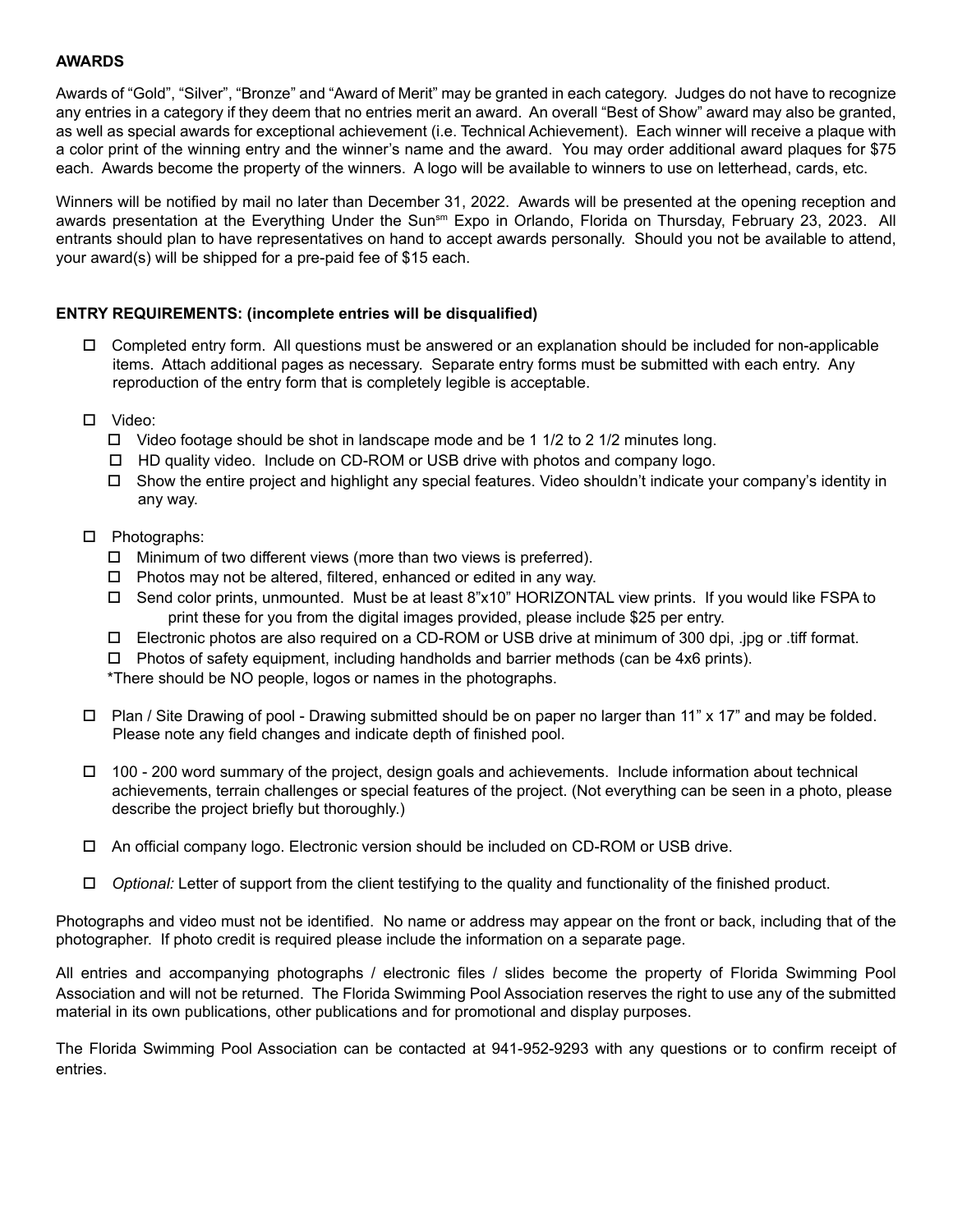# **CATEGORIES FOR ENTRIES**

- 1. Residential Shotcrete, gunite, dry-pac, masonry
	- A. 250 to 500 square feet<br>B. 501 to 700 square feet
	- 501 to 700 square feet
	- C. 701 square feet and over
	- D. Vanishing Edge
- 2. Residential Pool / Spa Combination
	- A. 250 to 500 square feet
	- B. 501 to 700 square feet
	- C. 701 square feet and over
	- D. Vanishing Edge
- 3. Residential Vinyl Liner
- 4. Residential Fiberglass
- 5. Water Features
	- A. Residential<br>B. Commercia
	- **Commercial**
- 6. Classic Residential Any residential swimming pool, regardless of size or type of construction, built at least 10 years prior to deadline. Year pool was finished must accompany entry. Previous pool award winners are eligible.
- 7. Pool Restorations (any type construction) Before and after photographs must be submitted. A. Residential
	- B. Commercial
- 8. Semi-Public Country clubs, cabana and beach clubs and any other non-residential pools with limited or membership type admission plus all hotel, motel, condominium and apartment pools.
- 9. Public Pools (such as Girl Scout, Boy Scout, YMCA/ YWCA) and all other public pools to which the public is admitted and not fitting the definition of pools in the Semi-Public category.
- 10. Water Parks
- 11. Residential Spas (Interior & Exterior)
- 12. Semi-Public or Public Spas
- 13. Spa Pools (i.e. Swim Spas)

*The Florida Swimming Pool Association reserves the right to eliminate a particular category from the competition if*  insufficient number of entries are submitted, or two or more categories may be combined at the judges' discretion.

# **Photography Tips**

The following are some tried and true ways to help ensure photographs you enter in the FSPA Design Awards will truly show off your work and catch the eye of our panel of judges.

- Determine what impression you want to give about a particular installation. This will impact the setting, the lighting, the angle and just about every aspect of the photo shoot.
- Take a few moments to view the prize-winning entries from the 2021 FSPA Design Awards. You'll gather ideas on how to present your entry in the proper manner. Industry or trade magazines are also excellent sources for shots of other award winning spas and pools.
- Be sure to take advantage of any natural surroundings, such as a body of water or a grove of trees that can provide a beautiful backdrop for the setting.
- No matter how attractive the home adjacent to the installation might be, don't let it become a distraction from the pool or spa itself.
- Allow ample time for trees, bushes, plants, and flowers to grow and mature before selecting an installation to shoot. (This is the reason why FSPA allows entrance by installations as much as two years prior to the competition.)
- While the time of day is important for setting a particular mood, make sure there's adequate light to highlight the installation. Avoid shaded areas as this can make it difficult to see important features.
- Be sure to highlight the interesting aspects of the installation be it the handcrafted tile work, a rock waterfall, special lighting, or a vanishing edge.
- Ask yourself the following question, "Does the photograph give a good representation of the pool's/spa's shape and size?" The entire pool or spa should be shown in one photograph.
- Every attempt should be made to eliminate electrical wires, telephone poles, trees, fences, etc. that might block the view of the installation.
- Make certain the pool or spa is clean both inside and out, and that the surrounding area is neat. Keep all maintenance equipment and toys out of the photo. If practical, items such as gas grills, carts, and excess pool-side furniture should not be included in the shot. If you are unable to remove them, make certain they are in good condition and properly arranged.
- Do not photograph any aspect of the installation that is in disrepair. Cracks, bubbles, delamination, etc., will affect an entry's chance of being selected.
- Photos should not depict food, beverages of any kind, or people in the pools or spas. While it is tempting to want to show your customers enjoying their facility, they are a significant visual distraction from what it is that the judges will be looking for.
- Common sense should also rule in determining what photos you will submit for the judges to review. If something seems out of place to you, count on it appearing that way to a panel of judges.
- While it may be tempting to adjust / enhance colors in a photo prior to submission, it will result in disqualification of the entry.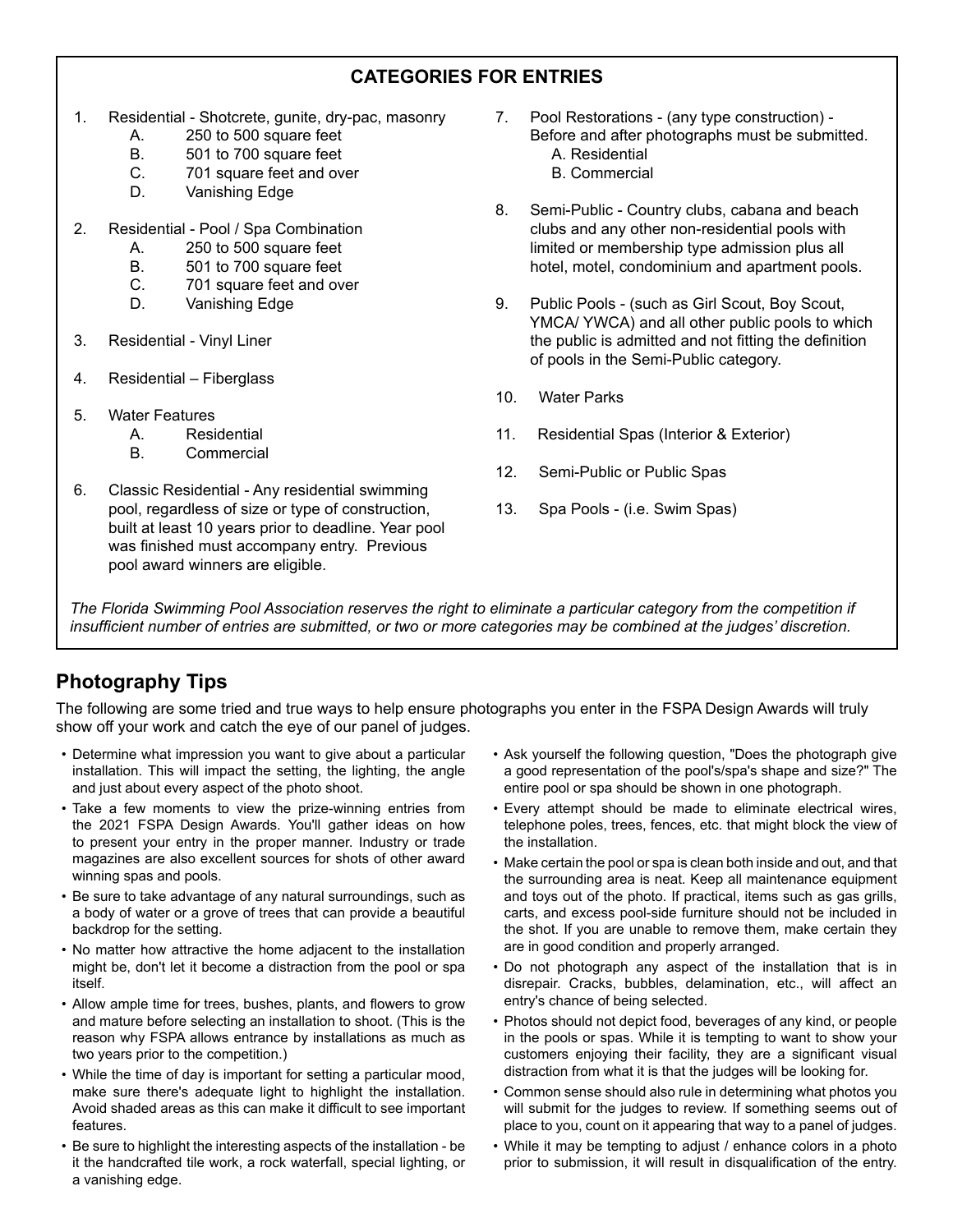## **FLORIDA SWIMMING POOL ASSOCIATION DESIGN AWARDS 2023 OFFICIAL ENTRY FORM**

Separate form required for each entry

### **PLEASE BE CERTAIN TO FILL OUT ALL BLANKS:**

| A. Builder, contractor or installer:               |  | Company<br><u> 1989 - Johann John Stein, markin fan it ferstjer fan de ferstjer fan it ferstjer fan de ferstjer fan de fers</u> |  |                                                                                                                      |  |
|----------------------------------------------------|--|---------------------------------------------------------------------------------------------------------------------------------|--|----------------------------------------------------------------------------------------------------------------------|--|
|                                                    |  | Contact                                                                                                                         |  |                                                                                                                      |  |
|                                                    |  | Address                                                                                                                         |  | <u> 1989 - Andrea Stadt Britain, amerikansk politiker (d. 1989)</u>                                                  |  |
|                                                    |  |                                                                                                                                 |  |                                                                                                                      |  |
| B. Designer*:                                      |  |                                                                                                                                 |  |                                                                                                                      |  |
|                                                    |  | Contact                                                                                                                         |  | <u> 1989 - Johann Stein, mars an deutscher Stein und der Stein und der Stein und der Stein und der Stein und der</u> |  |
|                                                    |  |                                                                                                                                 |  |                                                                                                                      |  |
|                                                    |  |                                                                                                                                 |  |                                                                                                                      |  |
| C. Landscape architect:                            |  |                                                                                                                                 |  |                                                                                                                      |  |
|                                                    |  | Contact                                                                                                                         |  |                                                                                                                      |  |
|                                                    |  | Address                                                                                                                         |  | <u> 1989 - Johann Barn, amerikansk politiker (d. 1989)</u>                                                           |  |
|                                                    |  |                                                                                                                                 |  |                                                                                                                      |  |
| Location of project:                               |  |                                                                                                                                 |  |                                                                                                                      |  |
| Date installation completed ______________________ |  |                                                                                                                                 |  |                                                                                                                      |  |
| *Required                                          |  |                                                                                                                                 |  |                                                                                                                      |  |

### **COMPANY SUBMITTING ENTRY:**

I hereby affirm that the information provided on this form is true to the best of my knowledge and I have secured from the owner of the pool/spa his/her permission to use the submitted photographs for all purposes related in any way to Florida Swimming Pool Association for the Florida Swimming Pool Association DESIGN AWARDS.

|                                                                                                                                                                                                                                     |                           | Date: _______________ |  |  |  |  |  |
|-------------------------------------------------------------------------------------------------------------------------------------------------------------------------------------------------------------------------------------|---------------------------|-----------------------|--|--|--|--|--|
|                                                                                                                                                                                                                                     |                           |                       |  |  |  |  |  |
| Company Name: <u>example and the company Name:</u> example and the company Name: example and the company of the company of the company of the company of the company of the company of the company of the company of the company of |                           |                       |  |  |  |  |  |
|                                                                                                                                                                                                                                     |                           |                       |  |  |  |  |  |
|                                                                                                                                                                                                                                     | State: <b>All Accords</b> |                       |  |  |  |  |  |
|                                                                                                                                                                                                                                     |                           |                       |  |  |  |  |  |
| FSPA Member #:<br><u> Alexandria de la conte</u>                                                                                                                                                                                    |                           |                       |  |  |  |  |  |